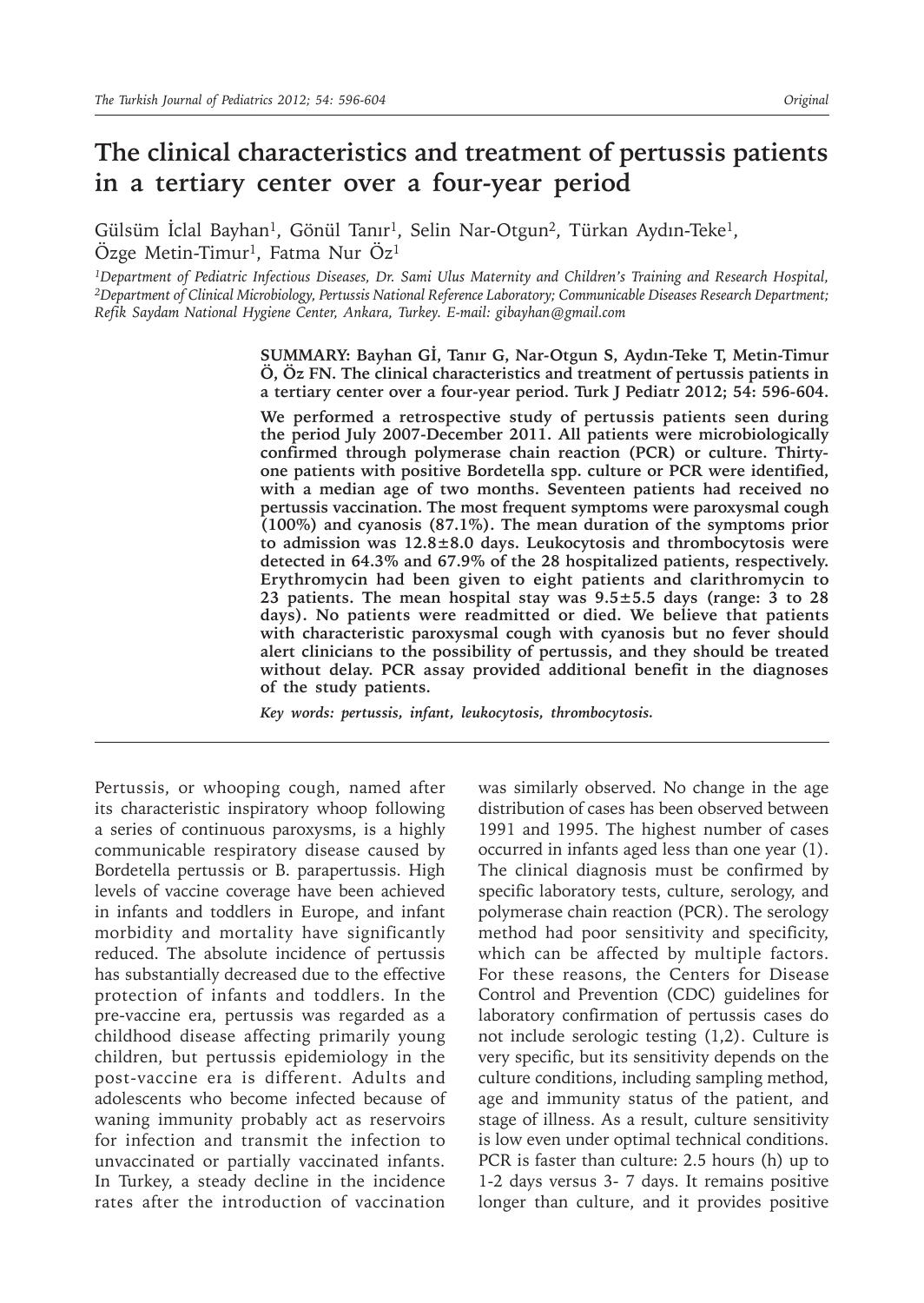results for vaccinated patients, for patients with antibiotic pretreatment, and in the late stage of the disease3-6. Recent studies suggest that PCRbased assays and real-time PCR-based assays are more sensitive than culture for detection of B. pertussis in nasopharyngeal specimens (NPS). It is also possible to distinguish between B. pertussis and B. parapertussis by using LightCycler PCR method<sup>7</sup>. In our country, the surveillance system was renewed, and a laboratory-based surveillance system for pertussis was established in 2005, but the diagnostic laboratory capacity is still limited. Patients in some regions of Turkey are sometimes diagnosed according to the characteristic history and physical examination. The aim of this study was to identify the demographic, clinical and laboratory characteristics, treatment regimens, and outcomes in children with pertussis.

## **Material and Methods**

A retrospective study of 31 confirmed pertussis patients was performed in the Department of Pediatric Infectious Diseases, Dr. Sami Ulus Maternity and Children's Health and Diseases Training and Research Center, from July 1, 2007 to December 31, 2011. A confirmed case was described as a case that is confirmed culturepositive and in which an acute cough illness of any duration is present; or a case that meets the clinical case definition and is confirmed by positive PCR; or a case that meets the clinical case definition (cough illness lasting at least 2 weeks with one of the following: paroxysms of coughing, inspiratory "whoop", or posttussive vomiting, without other apparent cause) and is epidemiologically linked directly to a case confirmed by either culture or PCR according to the CDC and Turkish Ministry of Health confirmed case definition<sup>8,9</sup>. The diagnosis of *B. pertussis* had been confirmed by culture or PCR in a NPS specimen. The cases that met the clinical case definition and were linked epidemiologically directly to a confirmed case were also included in the study. Medical records of the patients were reviewed with respect to age, gender, pertussis vaccination status, paroxysmal cough, duration of the cough, cough with inspiratory whoop and/or cyanosis, cough ending in apnea or vomiting, findings on physical examination, results of laboratory tests, chest X-ray findings, treatment choices, the duration of hospital stay (if hospitalized),

complications, and clinical outcome. To evaluate the household contacts of the index cases, family medical history of each patient was reviewed. Household contacts of the index cases had been considered as persons who were living in the same residence and had acute cough illness during the month preceding the pertussis diagnosis of the infant $10$ . Those with positive culture results were included in the study. Pneumonia was defined as the presence of tachypnea, retractions, crepitant rales, and fever on physical examination and/ or chest radiography findings, plus pulmonary infiltrate on chest  $X$ -ray<sup>11</sup>. To evaluate the acute phase reactants, the patient's laboratory data [complete blood count (CBC) with differential, erythrocyte sedimentation rate (ESR) and C-reactive protein (CRP)] were collected upon admission to the hospital. We used values of  $15x10^3/\mu$ L,  $5x10^3/\mu$ L and  $450x10^3/$  $\mu$ L as the cut-off points for leukocytosis, lymphocytosis and thrombocytosis, respectively. Median leukocyte, lymphocyte and thrombocyte counts were compared between patients with early versus late start of antibiotic treatment (cough  $\langle 14 \text{ days'}$  duration versus cough  $\geq 14$ days' duration). The relationship between the presence of leukocytosis, lymphocytosis and thrombocytosis and the length of hospitalization and cyanosis was studied. NPS of the patients had been obtained by Dacron swab (MW173C, Medical Wire, UK®) and transported in Amies medium with charcoal to the Pertussis National Reference Laboratory of Refik Saydam National Hygiene Center in order to confirm the clinical diagnosis. All swabs had been plated onto Bordet-Gengou agar medium supplemented with cephalexin, which was incubated at 37°C for 7 days. Swabs were then immersed in 200 microliters of phosphate buffered saline. The wire from the NPS was cut, and then, after brief vortexing to remove cellular material into the fluid, the swab was removed. If necessary, samples were stored at

-80°C. Suspected colonies were characterized using classical bacteriological techniques, including growth on culture, Gram morphology, oxidase and urease tests, and the slide agglutination with specific B. pertussis antiserum (Difco, USA®). Those samples submitted after January 2011 were also examined by PCR. For PCR, genomic DNA extraction of bacterial suspensions was done with the High Pure PCR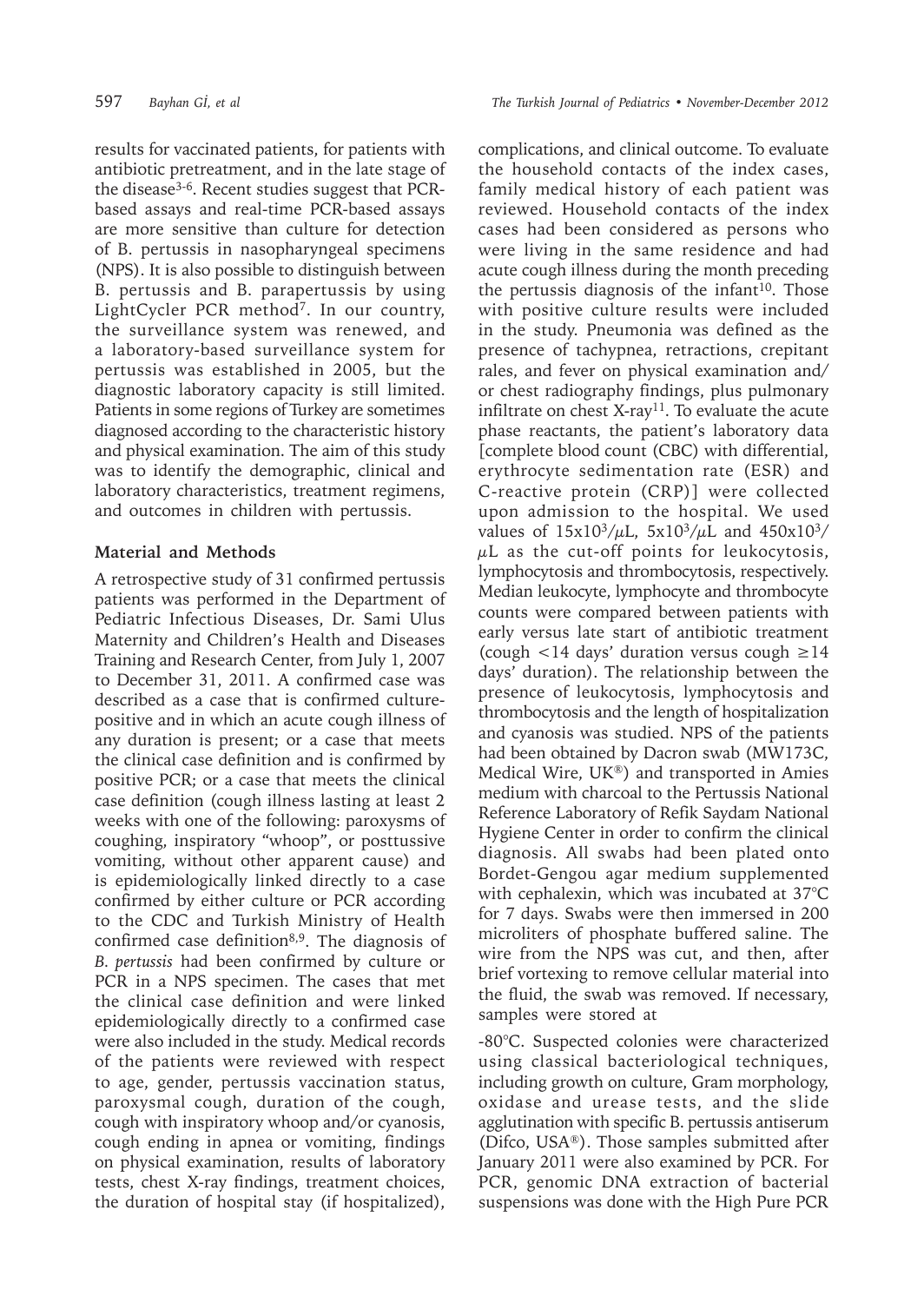Template Preparation Kit (Roche, Germany®), according to the manufacturer's instructions<sup>12</sup>. In-house PCR method using primer pairs of PTp1/PTp2 specific for pertussis toxin S1 subunit (ptxA)-Pr gene and PIp1/PIp2 specific for IS481 gene was performed, as described previously13. Real-time LightCycler PCR method was performed using the LightCycler 480 II instrument (Roche, Germany®), the LightCycler Fast Start DNA Master Hybridization Probes (Roche, Germany®) and the LightMix Kit for *B. pertussis* and *B. parapertussis* according to the manufacturer's instructions (14,15). Oligonucleotides from IS481 and IS1001 for *B. pertussis* and *B. parapertussis*, respectively, were used. Detection of *B. pertussis* was achieved by the amplification of a 130 base pair (bp) fragment from the IS481 region using hybridization probes with an LC640 label, while B. parapertussis was detected using a 97 bp fragment from the IS1001 region using probes with an LC690 label.

According to our Pediatric Infectious Disease Department protocol for management of pertussis, patients ≤6 months of age with suspected pertussis were hospitalized and all patients were managed with supplemental oxygen. All patients who had been suspected as having pertussis clinically were started on macrolides treatment without waiting for PCR and culture results. Until the last months of 2009, patients were treated with per oral erythromycin (40–50 mg/kg per day in 4 divided doses, for 14 days). Thereafter, patients were treated with intravenous/per oral clarithromycin (15 mg/kg per day in 2 divided doses for 7 days). Patients were followed for the most common side effects (epigastric distress, abdominal cramps, nausea, vomiting, and diarrhea). If the patients had a diagnosis of pneumonia as a complication, they were treated with an additional beta-lactam antibiotic. Patients were discharged when their paroxysms improved and cyanosis disappeared. Patients who had received erythromycin versus clarithromycin were compared with respect to median elapsed time until improvement in cyanosis, duration of hospital stay and age. Median duration of hospitalization and elapsed time until improvement in cyanosis were compared between patients with early versus late start of antibiotic treatment (cough <14 days' duration versus cough ≥14 days'

#### duration).

Data were entered into a database, and statistical analyses were performed using the Statistical Package for the Social Sciences (SPSS) (version 11.0, SPSS, Inc, Chicago, IL). The significance of difference between groups was evaluated using  $\gamma^2$  test and Mann-Whitney U test.

#### **Results**

A total of 28 confirmed pertussis patients were included in the study. Three patients were diagnosed as pertussis during the household contact screening. Sixteen (57.1%) of the patients were boys and 12 (42.9%) were girls. The mean age of the patients was  $61.6 \pm 34.5$ days (median: 50 days, range: 13 days-150 days). All of our patients were under 6 months of age. Fifteen  $(53.6\%)$  were <2 months of age, and 13 (46.4%) were aged 2-6 months. Sixteen (51.6%) of the patients had a history of contact with a household member with respiratory symptoms. Three patients who were diagnosed during the household screening were aged 8 months, 17 months and 10.5 years old, and were siblings of the index cases. The number of the pertussis cases in each year of the study period (2007-2011) by months is demonstrated in Figure 1. Twentyfive (80%) of the pertussis cases in the total study period occurred between the months of May to August. Fifteen patients (53.6%) had no pertussis vaccination due to being <2 months in age and an additional 4 patients were 60, 61, 69, and 71 days old and had not yet been vaccinated. Two patients (2/28, 7.1%) were 4.5 and 5 months old and had not been vaccinated for social reasons. The remaining 7 patients (25%) had received appropriate doses according to age. Three patients who were diagnosed during the household screening had



**Figure 1.** Distribution of pertussis cases according to months over the total study period of 2007-2011.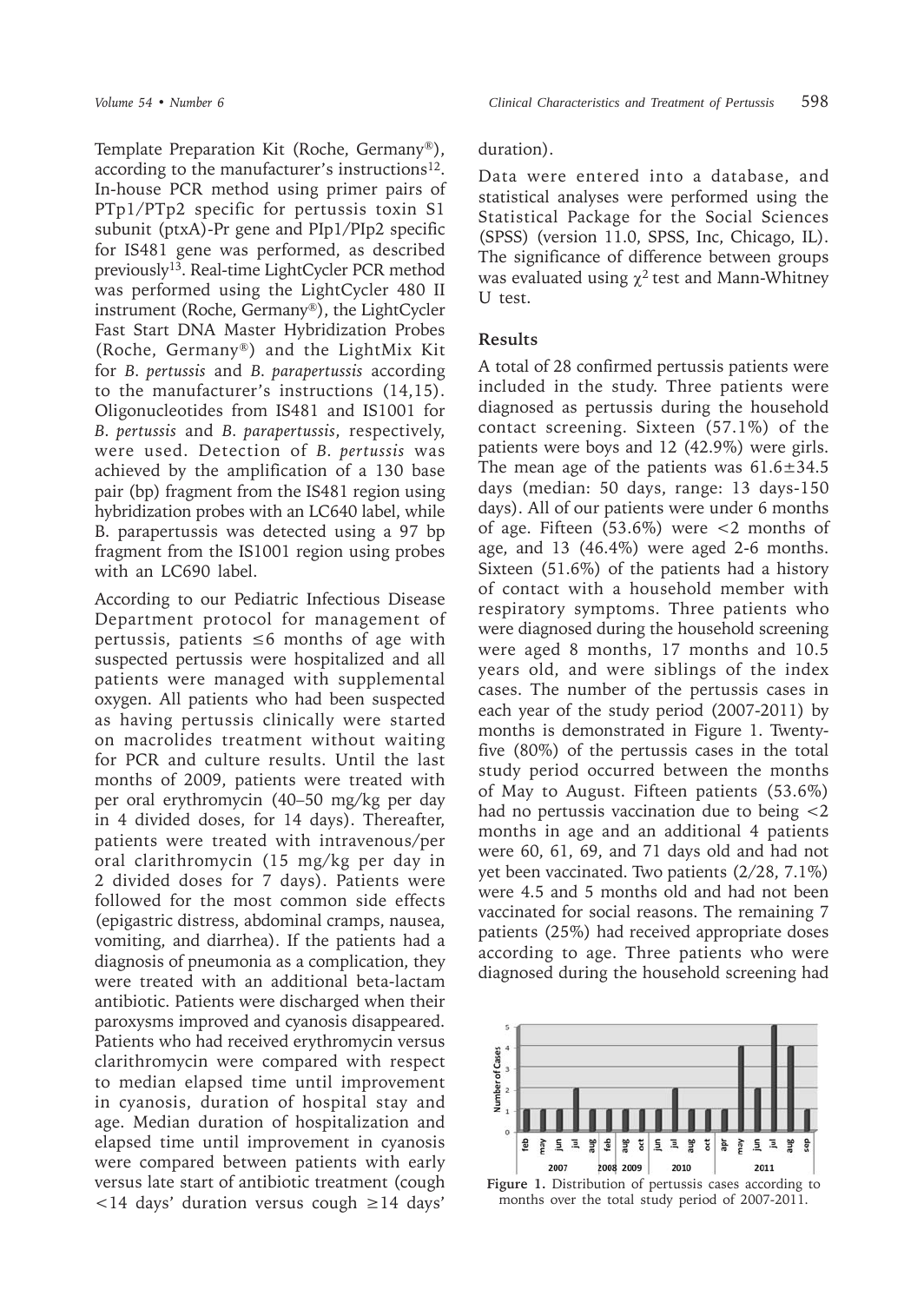|                      | rable is banningly of rationed by improving |      |
|----------------------|---------------------------------------------|------|
| Symptoms             | No.                                         | $\%$ |
| Cough                | 28                                          | 100  |
| Paroxysmal cough     | 28                                          | 100  |
| Cough with cyanosis  | 27                                          | 96.4 |
| Cough $< 7$ days     | 3                                           | 10.7 |
| Cough 7-14 days      | 13                                          | 46.4 |
| Cough $>14$ days     | 12                                          | 42.9 |
| Whooping             | 11                                          | 39.3 |
| Posttussive vomiting |                                             | 25   |
| Apnea                | 2                                           | 7.1  |
| Fever                |                                             | 3.6  |

**Table I.** Summary of Patients' Symptoms

received appropriate doses according to age. No patient had an underlying disease, and none was premature.

The mean duration of the symptoms prior to admission was  $11.6 \pm 7.0$  days (median: 10 days, range: 2-30 days). Overall, at initial presentation, all of the patients had paroxysmal cough, which was accompanied by cyanosis in 96.4%. Apnea was observed in 2 patients aged 13 and 45 days old. Two other patients presented with the severe respiratory symptoms; both were aged 30 days and presented with paroxysmal cough, cyanosis and tachypnea. Nasopharyngeal multiplex viral PCR was performed in one of them and the result was negative. Their blood cultures were negative. Chest radiographs of these patients revealed bronchopneumonic infiltration. Results of their echocardiographic investigation were normal. Carbon dioxide retention developed on their clinical follow-up and nasal continuous positive airway pressure (CPAP) was applied. They responded to noninvasive mechanical ventilation well and recovered fully. Clinical

symptoms of the 28 patients are summarized in Table I. Three patients who were diagnosed during the household screening had paroxysmal cough for 12-30 days.

Leukocytosis and lymphocytosis were detected in 18 (64.3%) and 27 (96.4%) of the 28 hospitalized patients, respectively. Nineteen (67.9%) of the patients had thrombocytosis. The 2 patients with severe respiratory findings had severely increased leukocyte, lymphocyte and thrombocyte counts. These values of the first patient were  $42,000/\mu L$ ,  $21,840/\mu L$ and  $551,000/\mu L$ , and of the second patient were 69,000/ $\mu$ L, 44,850/ $\mu$ L and 740,000/ $\mu$ L, respectively. Median leukocyte, lymphocyte and thrombocyte counts were not significantly different between patients with early versus late start of antibiotic treatment (p=0.384, p=0.184, p=0.778). The length of hospitalization and cyanosis were found not to be related to the presence of leukocytosis, lymphocytosis and thrombocytosis ( $p=0.368$ ,  $p=0.493$ ,  $p=0.862$ and  $p=0.502$ ,  $p=0.401$ ,  $p=0.612$ , respectively). Mean values and range of the CBC, CRP

|                                  |  |  |  |  |  |  |  |  |  |  |  |  | Table II. Mean Values and Range of the Laboratory Tests Results of the Hospitalized Patients with |  |  |
|----------------------------------|--|--|--|--|--|--|--|--|--|--|--|--|---------------------------------------------------------------------------------------------------|--|--|
| $D$ <sub>anti</sub> <sub>a</sub> |  |  |  |  |  |  |  |  |  |  |  |  |                                                                                                   |  |  |

| 1 CL LUSSIS                                          |                       |                 |  |  |  |
|------------------------------------------------------|-----------------------|-----------------|--|--|--|
|                                                      | Mean $\pm SD$ (n)     | Minimum-maximum |  |  |  |
| Hemoglobin $(g/dl)$                                  | $11.4 \pm 1.7$        | $7.9 - 15.6$    |  |  |  |
| Mean corpuscular volume (MCV)                        | $88.2 \pm 9.9$        | 59-105          |  |  |  |
| WBC count $/\mu$ L $\pm$ SD                          | $20.435 \pm 12.828$   | 5.500-69.000    |  |  |  |
| Lymphocyte $\pm$ SD (%)                              | $63.6\% \pm 11.8$     | 25\%-79\%       |  |  |  |
| Absolute lymphocyte count (ALC)/<br>$\mu$ L $\pm$ SD | $12.956 \pm 7.894$    | 3.740-44.850    |  |  |  |
| Platelet count                                       | $546.785 \pm 182.876$ | 116.000-912.000 |  |  |  |
| Erythrocyte sedimentation rate (ESR)<br>mm/h         | $13.3 \pm 9.5$        | $2 - 44$        |  |  |  |
| C-reactive protein (CRP) $mg/L$                      | $2.5 \pm 4.3$         | $1-23$          |  |  |  |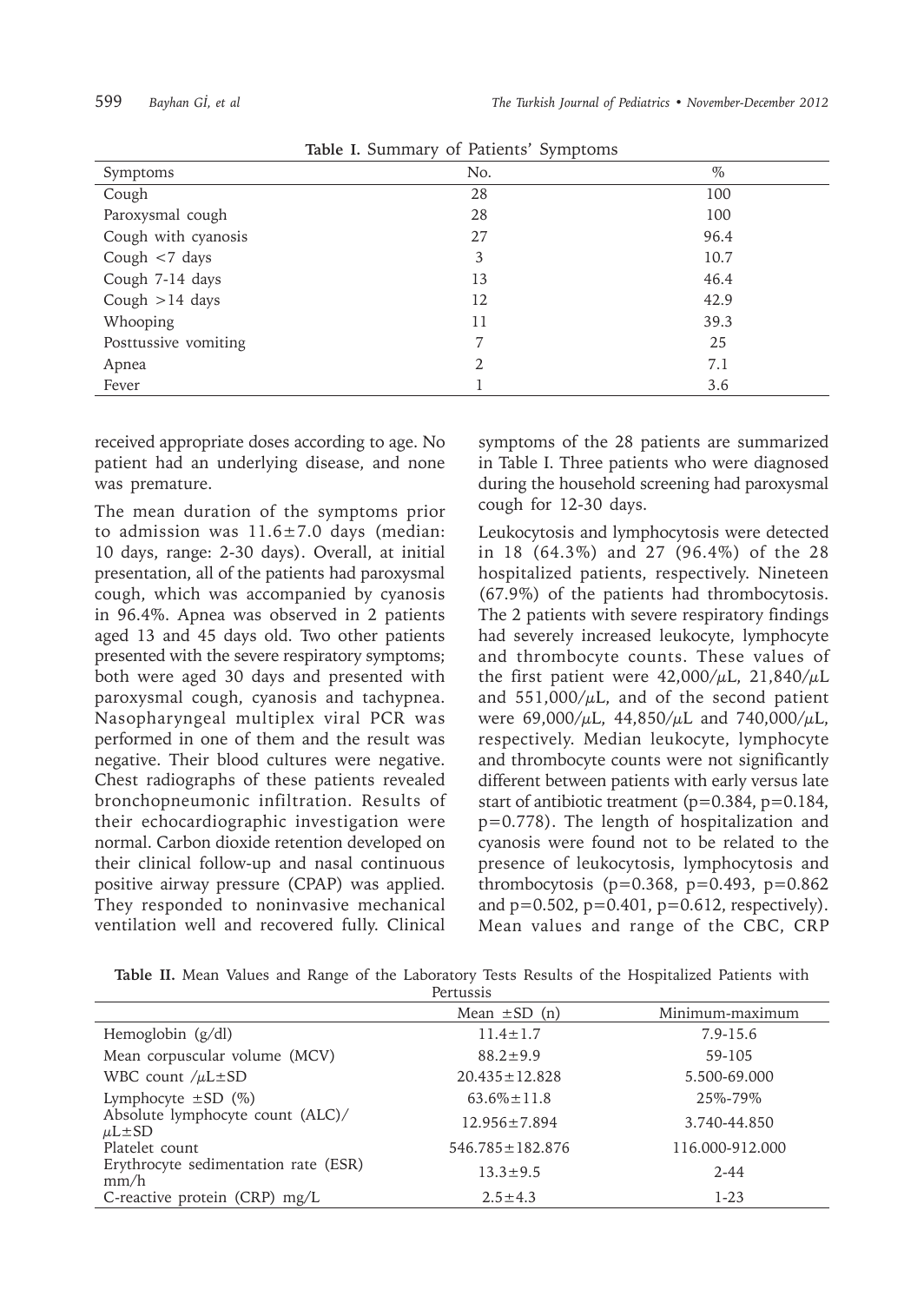| Culture/PCR results           | Total no of cases (100%) |      |
|-------------------------------|--------------------------|------|
| Culture-positive/PCR-positive | 9(52.9)                  | 38.9 |
| Culture-negative/PCR-positive | 7(41.2)                  | 44.4 |

**Table III.** Culture and PCR Findings in 18 Patients Tested by Both Tests

and ESR results of the hospitalized pertussis patients are presented in Table II.

Pertussis culture of the NPS was performed in all and PCR in 17 of the patients. *B. pertussis*  was cultured from 23 of the patients. In-house and LightCycler PCR for *B. pertussis* were found as positive in 16 of the patients. One patient had negative results for both tests. However, she met the clinical case definition and had household contact with a confirmed case. Comparative culture and PCR results of 16 patients who were tested by both tests are presented in Table III. *B. parapertussis* was not detected in any case. Nasopharyngeal multiplex viral PCR was performed in 8 patients (28.5%), and parainfluenza virus was detected in 1 of them. The concomitant parainfluenza virus/B. pertussis infection occurred in a 4-month-old girl who presented with a history of rhinitis for one day, cough with paroxysms for seven days and diarrhea for two days. Physical examination findings and chest radiography of this patient were normal.

All of the patients were hospitalized except for 3 patients who were diagnosed during the household screening. They were followed as outpatients and treated with per oral clarithromycin. Erythromycin had been given to 8 patients (25.8%). Five patients had received clarithromycin per orally and 15 patients intravenously. The mean duration of hospitalization was 9.6 days. The elapsed time until improvement in cyanosis and duration of hospitalization were similar between patients who had received erythromycin versus clarithromycin  $(p=0.728, p=0.219)$ . Age, length of hospitalization and elapsed time until improvement in cyanosis according to the treatment groups are demonstrated in Table IV. The median duration of hospitalization was not significantly different between patients with early versus late start of antibiotic treatment (p=0.704). No drug-related adverse effect was observed in any patient. None of the patients required admission to the pediatric intensive care unit (PICU). Outcome was favorable in all cases, and no patients died or were readmitted.

### **Discussion**

Routine immunization against pertussis began in Turkey in 1968 with whole cell diphtheria-tetanus-pertussis (DTwP) vaccine for the primary (at 2, 3, 4 months of age) and booster doses (at 16-24 months of age), and the coverage rates regularly increased, reaching 90% by 2005. After 2008, acellular DBT (DTaP) vaccine replaced DTwP in the national immunization schedule<sup>16</sup>. Despite this widespread vaccination practice in our country, infants <2 months of age are still unprotected from pertussis. According to a retrospective survey of the records of the Turkish Ministry of Health, reported pertussis cases between 2000 and 2005 were mostly under one year of age17. For this reason, most of the patients in this study were young infants who had not yet been vaccinated. Family members with undiagnosed and unrecognized pertussis are the major source of pertussis in infants. Studies have shown that parents, especially mothers,

**Table IV.** Median Age, Duration of Hospitalization, Elapsed Time Until Improvement in Patients Treated with Clarithromycin versus Erythromycin

| $\cdots$                                   |                                  |                               |  |  |  |  |
|--------------------------------------------|----------------------------------|-------------------------------|--|--|--|--|
|                                            | Clarithromycin group<br>$(n=20)$ | Erythromycin<br>group $(n=8)$ |  |  |  |  |
| Age (median)                               | 62 days                          | 49 days                       |  |  |  |  |
| Length of hospitalization<br>(median)      | 8.5 days                         | 7 days                        |  |  |  |  |
| Elapsed time until<br>improvement (median) | 4 days                           | 3 days                        |  |  |  |  |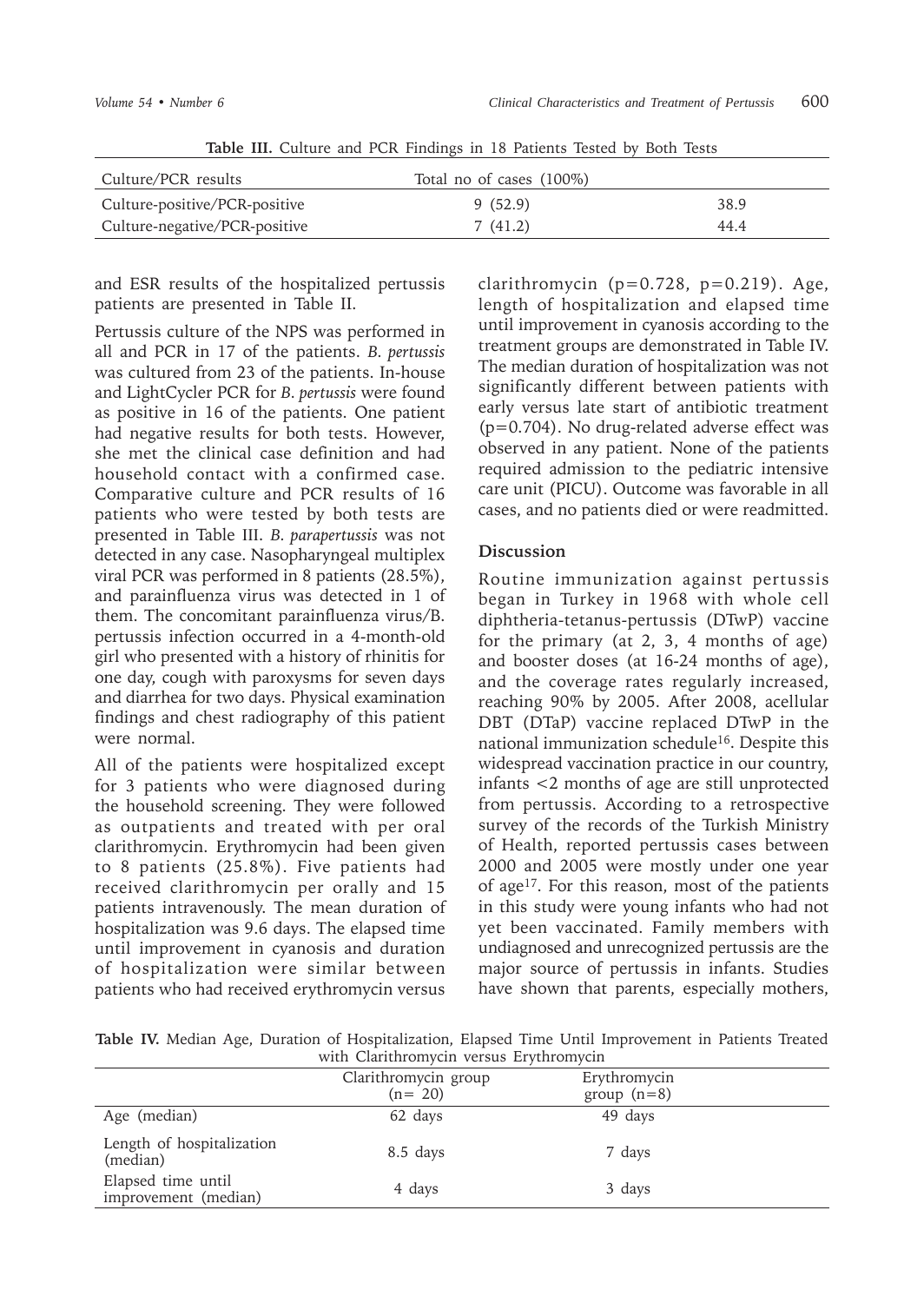are the source of disease transmission<sup>18</sup>. In our study, more than half of our patients had a history of contact with a family member who was coughing. Three cases were siblings of our index patients. In a study from Turkey that investigated immunoglobulin (Ig) G antibodies to B. pertussis in 550 subjects aged 4–24 years, the lower titers were found in the age group of  $4-6$  years<sup>19</sup>. A DTaP dose was added to the vaccine schedule in the first year of primary school in Turkey in 2010. A retrospective survey of the records of the Turkish Ministry of Health indicated that the incidence of pertussis among adolescents and adults had increased over the past years<sup>17</sup>. It has been known that, despite the widespread vaccine practice in developed countries, the pertussis epidemiological cyclic pattern has not changed. Although the overall incidence of pertussis has been reduced dramatically, epidemics continue every two to five years<sup>20</sup>. While most cases reported previously were infants, after 2001, the annual pertussis incidence among persons aged 10-19 years steadily increased in the United States. After studies related to the pertussis epidemiology, the Advisory Committee on Immunization Practices recommended a single DTaP dose for persons aged 11 through 18 years who have completed the recommended childhood DTP/DTaP vaccination series and for adults aged 19 through 64 years<sup>21</sup>.

The seasonality of pertussis and age-specific long-term periodicity in the Netherlands were investigated over a 10-year period from the monthly reports. They found the highest incidence for all age groups to be in August, except for the group aged 13–18 years, in which the peak occurred in November<sup>20</sup>. In a Canadian study, the peak incidence of hospitalizations for pertussis occurred between July and September each year during a seven-year period. Overall, 37.9% of cases presented in this three-month period, and 66.4% of cases between July and December<sup>22</sup>. On the other hand, in another study from Germany, cases of pertussis were diagnosed with equal frequency during both the warm season from April to September (47.2%) and the colder season from October to March (52.8%) over the six-year study period<sup>23</sup>. In a study from Turkey, which included 26 patients who were admitted with pertussis-like syndrome and with a mean age of 7 months between February and July 2010, the authors

found that most of the patients were admitted in May and June 201024. Although most of our patients were seen between May and August, the current study was a clinical case series, not an epidemiological study.

In a large study that described the features and outcomes of neonatal pertussis and compared the results with non-pertussis acute respiratory illness, the presentation symptoms according to frequencies were reported as cough, cyanotic spell, paroxysmal cough, equally apnea and rhinorrhea/congestion, tachypnea, and fever. The authors also found that neonates with pertussis were more likely to be discharged home with supportive care compared to those with acute respiratory illness<sup>25</sup>. In our study, there were three infants <30 days of age admitted with the symptoms of apnea, paroxysmal cough or paroxysmal cough with cyanosis for 3-12 days. None of them required invasive or noninvasive mechanical ventilation. We thought that they had been given appropriate antibiotics and supportive care early in the illness, and thus their clinical courses were not progressive. In our study, all of the patients were aged <6 months, including three neonates. According to our protocol, all patients  $\leq 6$  months of age with suspected pertussis are hospitalized regardless of the disease severity. Three patients who were diagnosed during the household screening were followed as outpatients and all of them were aged >6 months. It has been recommended that infants <3 months be admitted to the hospital almost without exception, as well as many aged 3-6 months if their paroxysms are severe, and further, patients of any age if significant complications occur<sup>26,27</sup>. Most cases of severe pertussis occur in small infants, and mortality in hospitalized infants can be as high as 2%; young infants contribute a substantial pertussis disease burden<sup>28</sup>. Infants <3 months often present with paroxysmal cough, gasping, choking, and apneic episodes, like in our series $27$ . A history of immunization with ≥1 dose of pertussis vaccine was found to be associated with reduced severity of disease, mainly due to lower rates of cyanosis, whooping and wheezing inspirations in infants and children28. The cause of the higher cyanosis rate in our study may be due to the majority of our patients (75%) being unimmunized or <6 months of age. More than half of the patients in the current study had cough for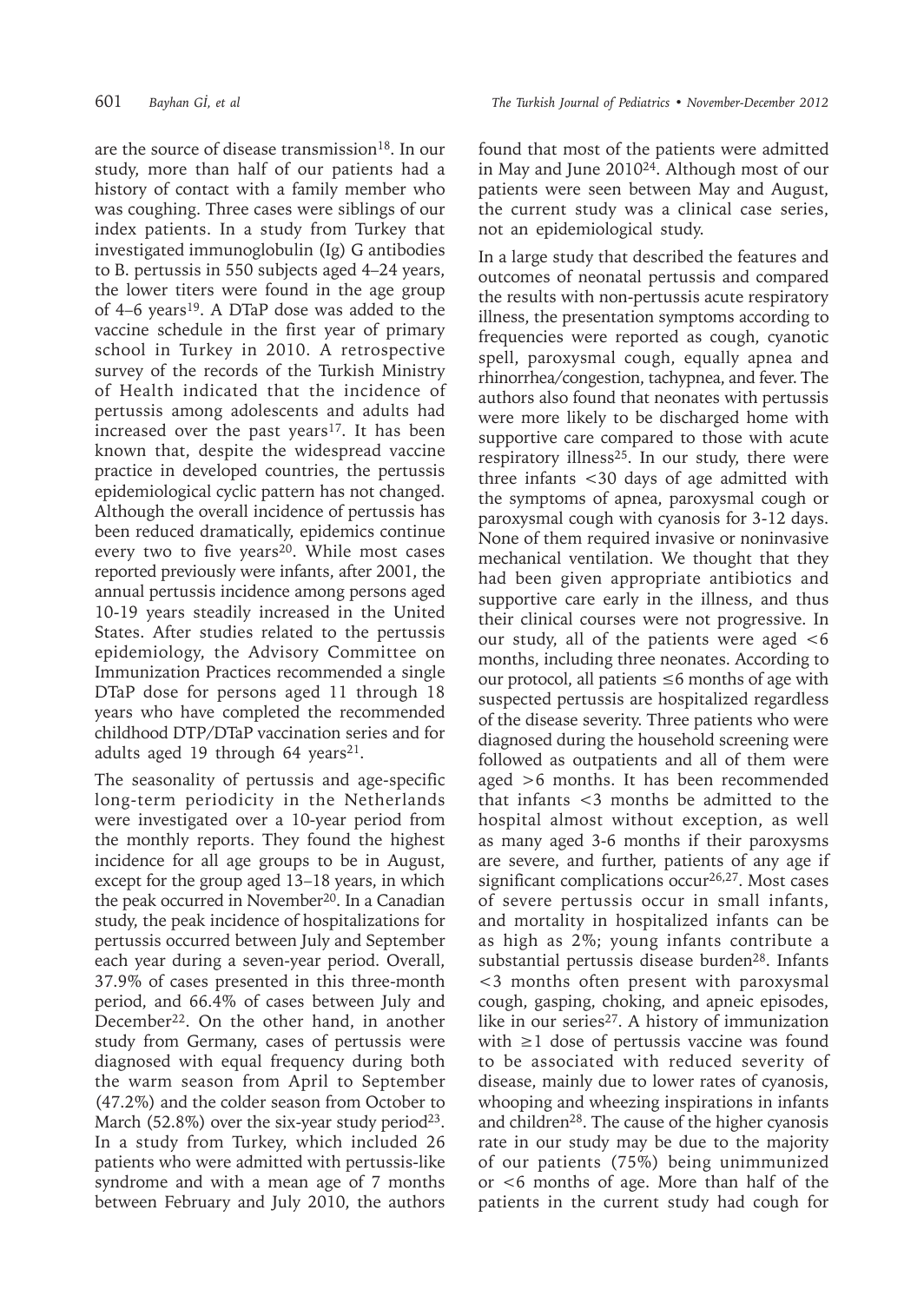less than 14 days; thus, they did not meet the clinical case definition of the CDC8. On the other hand, all of the presented patients had paroxysmal cough, and the majority of them had cough with cyanosis. In a study that included 207 children hospitalized with pertussis, the 33 children readmitted with pertussis were compared with the 174 who did not require readmission. The authors found that paroxysmal cough and cyanosis are clinical signs that can be used in children hospitalized with pertussis to help decide when to discharge them from the hospital<sup>29</sup>. In our case series, no patient was readmitted, because these clinical signs were used as the discharge criteria. Fever is not an expected finding of pertussis $27$ . One of our patients that presented complicated pertussis with pneumonia had fever. We believe that especially infants who have characteristic paroxysmal cough with cyanosis and no fever, even if they fail to meet the criteria for the case definition of CDC, should alert clinicians to suspected pertussis. These patients should be treated with macrolides without delay.

Isolation of *B. pertussis* from clinical specimens is the "gold standard" for the diagnosis of pertussis due to its high degree of specificity. The method is still widely used, although the sensitivity has been shown to be variable depending on a number of factors like transport and laboratory methods, disease stage, age, vaccination status, and antimicrobial pretreatment<sup>30</sup>. To overcome the limitations of culture, detection of B. pertussis DNA from NPSs has been described using PCR assays, including those targeting the promoter region of the gene encoding ptxA, the insertion element IS481 and IS1001, the adenylate cyclase gene, and the porin gene. Both in-house PCR and LightCycler PCR were carried out to overcome the limitations of culture in our study<sup>4-6</sup>. We performed in-house PCR (IS481 and pertussis toxin promoter region) and LightCycler PCR (IS481) in addition to culture. PCR methods were found positive in 16 of the patients. Both culture and PCR positivity were detected in nine of the patients. PCR was detected as positive in seven patients whose cultures were negative. These patients were in the paroxysmal stage. It is known that isolation rates are also positively correlated with younger age and with the decreased number of pertussis vaccination doses30. However, PCR was detected as positive

in more patients than with culture in those who were young and unvaccinated in our study. Using LightCycler PCR method of detection, it is also possible to distinguish between *B. pertussis* and *B. parapertussis*7,31. There was no case of *B. parapertussis* in the present study.

The principal complications of pertussis are apnea, secondary infections (such as pneumonia and otitis media), respiratory failure (apnea, pneumonia, or pulmonary hypertension), physical sequelae of forceful coughing (rib fracture, conjunctival bleeding, inguinal hernia), seizures, encephalopathy, and death<sup>23,27,28</sup>. The reported rate of pneumonia varies from 1.7- 9.4%22,23. On the other hand, pneumonia was reported as 36% among pertussis patients who admitted to the PICU<sup>32</sup>. Pertussis pneumonia is a very serious clinical condition and often requires invasive mechanical ventilation for respiratory support. However, pneumonia developing later in the illness is associated with less severe disease progression and often related to secondary viral infections $32,33$ . It was found that pertussis patients presenting with pneumonia had significantly raised white cell count, lower  $PaO<sub>2</sub>$  level, and higher mechanical ventilation rate and mortality than the group of patients presenting with apnea32. Two of our patients had been diagnosed as pneumonia at admission. These patients had very high leukocyte count, had not had documented viral coinfection, and their blood cultures were negative. Both of them required CPAP and recovered uneventfully. Other than pneumonia and apnea, there were no complications like seizures, cardiopulmonary failure, or death in our study.

Pertussis is a toxin-mediated disease associated with several virulence factors, including pertussis toxin. Pertussis toxin has multiple proven biological activities, and some of them may account for the systemic manifestations of the disease, like leukocytosis and lymphocytosis. Leukocytosis attributable to lymphocytosis is a hallmark of pertussis infection. It has been reported that severe or fatal pertussis is correlated with the degree of lymphocytosis. Severe leukocytosis with pulmonary hypertension is associated with increased risk of mortality $32,33$ . The majority of our patients had significant lymphocytosis. Although we did not find a relationship between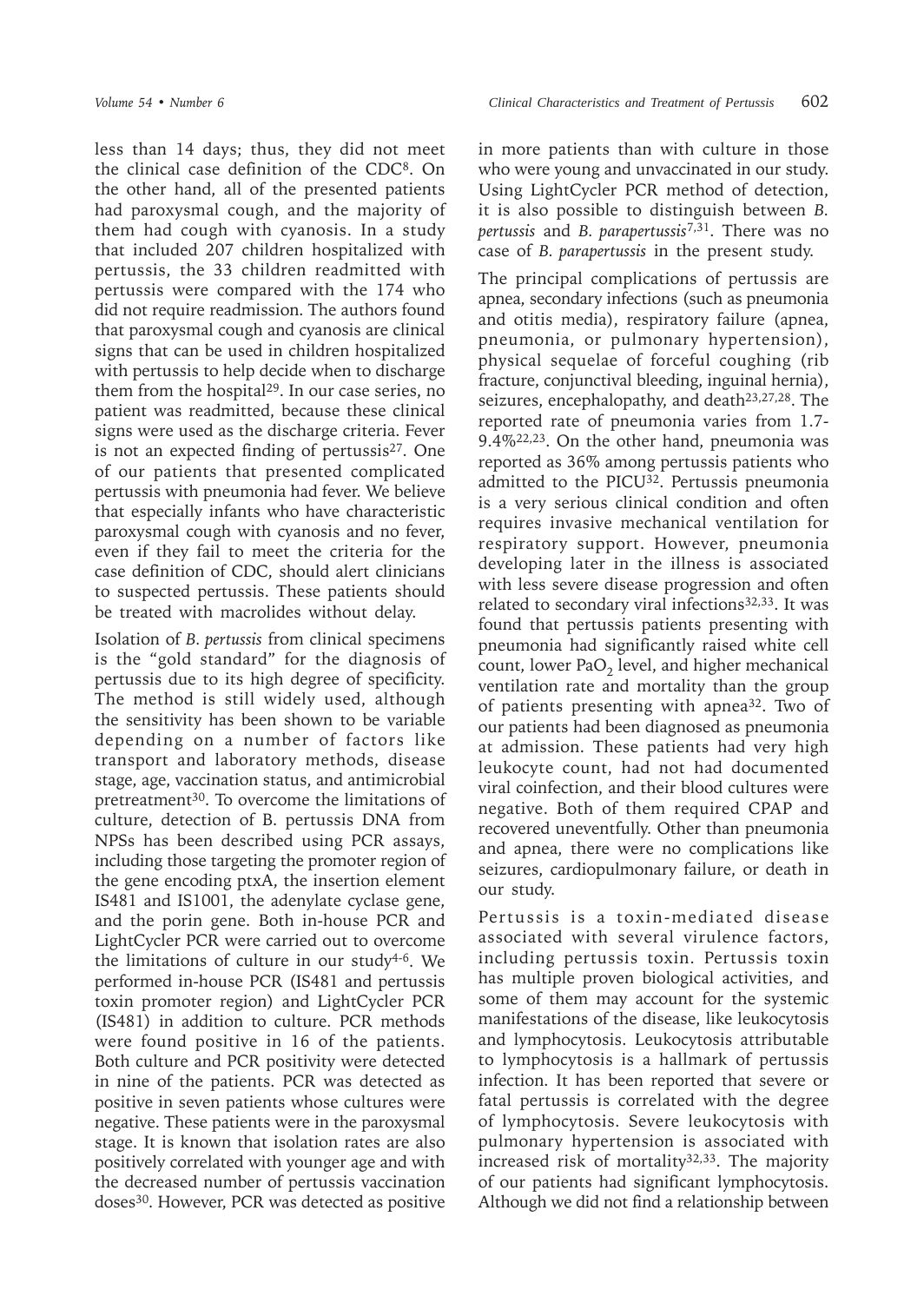leukocytosis and the clinical course, the two more severely ill patients who needed CPAP had the highest lymphocyte count. The majority of our patients also had significant thrombocytosis regardless of the duration of symptoms. Secondary or reactive thrombocytosis, typically occurring in the second or third week of the infection, is a common finding in pediatric ages, occurring in 3-13% of hospitalized children34. Although it has been not emphasized previously, we believe thrombocytosis may be a supportive evidence of pertussis in young infants in the absence of other causes.

The recommended antibiotics for the treatment of pertussis in persons aged >1 month are macrolide agents as erythromycin, clarithromycin and azithromycin. In our study, we did not determine any differences in the clinic progress between patients who were treated with clarithromycin versus erythromycin. Although for infants aged <1 month, azithromycin is preferred, intravenous clarithromycin, if available, was used in our hospitalized patients who were <1 month of age. We suggest that intravenous clarithromycin is an effective and safe treatment, especially for patients with apnea, hypoxia or feeding difficulties.

In conclusion, despite the widespread vaccination efforts, pertussis remains a common disease in Turkey. Vaccine-related immunity is not permanent; therefore, there is ongoing transmission from sick adults and adolescents to unimmunized/incompletely immunized young infants. The clinical course of pertussis in unimmunized children tends to be more severe and commonly requires hospitalization. In any country in which adolescents and adults have not been vaccinated for pertussis, the first dose of vaccine before two months of age could be beneficial. Hospitalization of patients ≤6 months of age with suspected pertussis, regardless of the disease severity, and treatment with macrolides and supportive measures without waiting for PCR and culture results could have contributed to the uncomplicated and unprotracted clinical course of our patients. PCR assay provided additional benefit for the diagnoses of the study patients.

#### **REFERENCES**

1. Lutsar I, Anca I, Bakir M, et al. Epidemiological characteristics of pertussis in Estonia, Lithuania, Romania, the Czech Republic, Poland and Turkey -

603 *Bayhan Gİ, et al The Turkish Journal of Pediatrics • November-December 2012*

1945 to 2005. Eur J Pediatr 2009; 168: 407-415.

- 2. Chia JH, Su LH, Lin PY, et al. Comparison of multiplex polymerase chain reaction, culture, and serology for the diagnosis of Bordetella pertussis infection. Chang Gung Med J 2004; 27: 408-415.
- 3. De Donno A, Quattrocchi M, Ansaldi F, Campa A, Rollo MC, Gabutti G. Direct detection of Bordetella pertussis and Bordetella parapertussis: comparison of polymerase chain reaction and culture. J Int Med Res 2006; 34: 367-373.
- 4. Fry NK, Tzivra O, Li YT, McNiff A, Doshi N, Maple PA. Laboratory diagnosis of pertussis infections: the role of PCR and serology. J Med Microbiol 2004; 53: 519-525.
- 5. Kösters K, Udo Reischl U, Schmetz J, Riffelmann M, Wirsing von König CH. Real-time LightCycler PCR for detection and discrimination of Bordetella pertussis and Bordetella parapertussis. J Clin Microbiol 2002; 40: 1719–1722.
- 6. Edelman K, Nikkari S, Ruuskanen O, He Q, Viljanen M, Mertsola J. Detection of Bordetella pertussis by polymerase chain reaction and culture in the nasopharynx of erythromycin-treated infants with pertussis. Pediatr Infect Dis J 1996; 15: 54–57.
- 7. Kösters K, Riffelmann M, Wirsing von Konig CH. Evaluation of a realtime PCR assay for detection of Bordetella pertussis and B. parapertussis in clinical samples. J Med Microbiol 2001; 50: 436-440.
- 8. Centers for Disease Control and Prevention, 2012. http://www.cdc.gov/pertussis/surv-reporting. html (accessed March 20, 2012)
- 9. http://www.saglik.gov.tr/extras/dokuman/Data/ mevzuat/bogmaca.pdf (accessed July 25, 2012)
- 10. Wendelboe AM, Njamkepo E, Bourillon A, et al. Transmission of Bordetella pertussis to young infants. Pediatr Infect Dis J 2007; 26: 293–299.
- 11. British Thoracic Society Standards of Care Committee. BTS Guidelines for the Management of Community Acquired Pneumonia in Childhood. Thorax 2002; 57: 1-24.
- 12. Roche Diagnostics GmbH. High Pure PCR Template Preparation Kit. Instruction Manual. Version December 2008.
- 13. Güldemir D, Akbaş E, Nar Ötgün S, Tekin A, Esen B. Boğmacanın moleküler tanısı için laboratuvar yapımı bir PCR yönteminin geliştirilmesi ve optimizasyonu. Mikrobiyol Bul 2011; 45: 632-645.
- 14. Roche, Germany, Reference: Roche Diagnostics GmbH. LightCycler Fast Start DNA Master Hybridization Probes. Instruction Manual. Version 14 May 2011.
- 15. TIB MOLBIOL LightMix Kit Bordetella pertussis and parapertussis. Instruction Manual. Version 2011.
- 16. Ozmert EN. Dünya'da ve Türkiye'de aşılama takvimindeki gelişmeler. Çocuk Sağlığı ve Hastalıkları Dergisi 2008; 51: 168-171.
- 17. Dilli D, Bostanci I, Dallar Y, Buzgan T, Irmak H, Torunoğlu MA. Recent findings on pertussis epidemiology in Turkey. Eur J Clin Microbiol Infect Dis 2008; 27: 335-341.